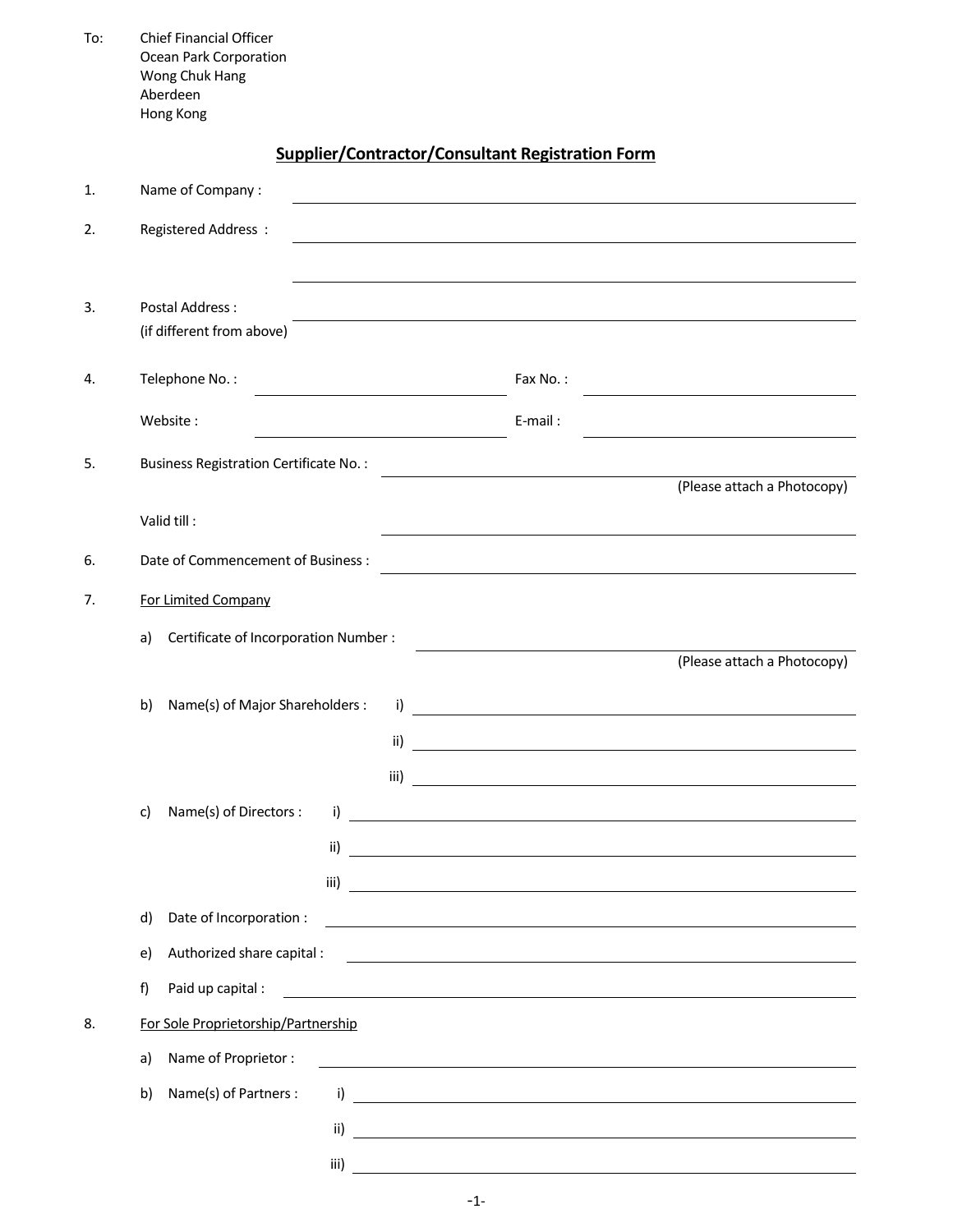9. ISO Certificate No. or other Quality Assurance Certificate No. or other Statutory Licence/Certificate (if any):

|     |                                                                        | (Please attach a Photocopy)                                                                                          |
|-----|------------------------------------------------------------------------|----------------------------------------------------------------------------------------------------------------------|
| 10. | Person(s) to contact:                                                  |                                                                                                                      |
|     | i) Name:<br><u> 1980 - Johann Barbara, martx</u>                       | Position:                                                                                                            |
|     | Direct Telephone No.:                                                  | <u> 1989 - Johann Barbara, martxa alemaniar a</u>                                                                    |
|     | Authorised Signature:                                                  |                                                                                                                      |
|     | ii) Name:<br><u> 1989 - Johann Barn, mars eta bainar eta idazlea (</u> | Position:                                                                                                            |
|     | Direct Telephone No.:                                                  | <u> 1989 - Johann Barn, mars eta bat erroman erroman erroman erroman erroman erroman erroman erroman erroman err</u> |
|     | Authorised Signature :                                                 |                                                                                                                      |
| 11. | Banker's details :                                                     |                                                                                                                      |
|     | Banker's name:<br>a)                                                   | <u> 1989 - Johann Stoff, amerikansk politiker (* 1908)</u>                                                           |
|     | Banker's address :<br>b)                                               | <u> 1980 - Johann Stoff, deutscher Stoffen und der Stoffen und der Stoffen und der Stoffen und der Stoffen und d</u> |
|     | Banker's Country:<br>C)                                                | <u> 1980 - Johann Stein, mars an de Frans and de Frans and de Frans and de Frans and de Frans and de Frans and d</u> |
|     | Bank account number :<br>d)                                            | <u> 1989 - Johann John Stein, fransk politik (f. 1989)</u>                                                           |
|     | Payee Name:<br>e)                                                      | <u> 1989 - Jan Sterlinger, skriuwer fan it ferstjer fan it ferstjer fan it ferstjer fan it ferstjer fan it ferst</u> |
|     | f)                                                                     |                                                                                                                      |
|     | Payment Currency:<br>g)                                                |                                                                                                                      |
|     | Swift Code:<br>h)                                                      |                                                                                                                      |
|     | Routing/Transit Number:<br>i)                                          |                                                                                                                      |
| 12. | <b>Brief description of Company:</b>                                   |                                                                                                                      |
|     | Organization (e.g. no. of staff)<br>a)                                 |                                                                                                                      |
|     | Headquarter at:<br>b)                                                  |                                                                                                                      |
|     | c)                                                                     |                                                                                                                      |
|     | Area:                                                                  |                                                                                                                      |
|     | No. of Branch(es):                                                     |                                                                                                                      |
|     | No. of Warehouse(s):                                                   | <u> 1989 - Johann Barbara, martin a</u>                                                                              |
|     | Nature of Business:<br>d)                                              | <u> 1989 - Johann Barbara, marka a shekara tsa 1989 - An tsa 1989 - An tsa 1989 - An tsa 1989 - An tsa 1989 - An</u> |
|     | e)<br>contract, if any)                                                | List of Products/ Services (indicate with * if the company is a sole agent, and attach a copy of the agency          |